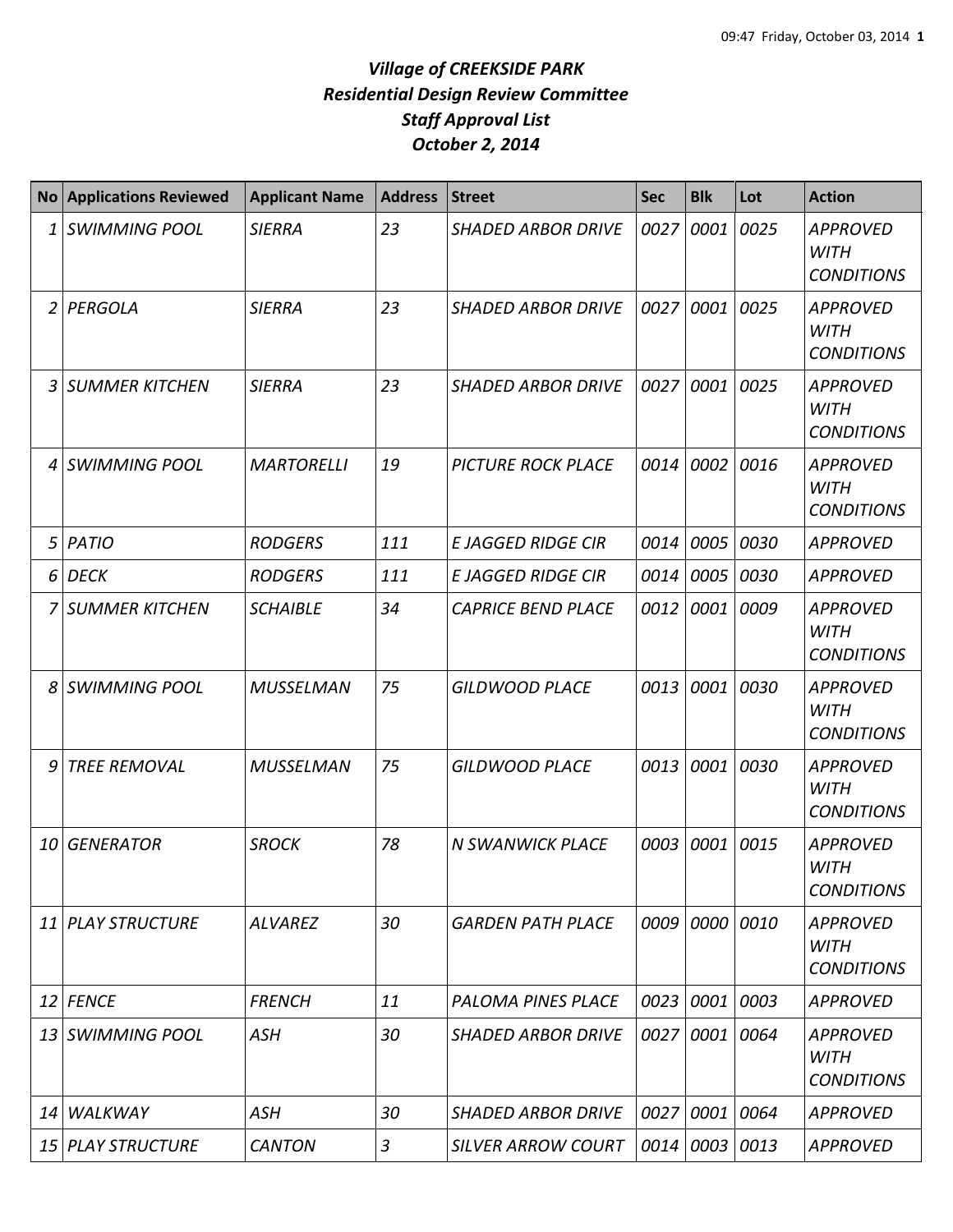| <b>No</b> | <b>Applications Reviewed</b> | <b>Applicant Name</b> | <b>Address</b> | <b>Street</b>             | <b>Sec</b> | <b>Blk</b> | Lot  | <b>Action</b>                                        |
|-----------|------------------------------|-----------------------|----------------|---------------------------|------------|------------|------|------------------------------------------------------|
| 16        | SUMMER KITCHEN               | <b>SANDERS</b>        | 143            | <b>W CRYSTAL CANYON</b>   | 0001       | 0001       | 0069 | <b>APPPROVED</b><br><b>WITH</b><br><b>CONDITIONS</b> |
| 17        | <b>FIRE PIT</b>              | <b>SANDERS</b>        | 143            | <b>W CRYSTAL CANYON</b>   | 0001       | 0001       | 0069 | <b>APPPROVED</b><br><b>WITH</b><br><b>CONDITIONS</b> |
| 18        | PERGOLA                      | <b>DANGTRAN</b>       | 11             | <b>PICTURE ROCK PLACE</b> | 0014       | 0002       | 0018 | <b>APPROVED</b><br><b>WITH</b><br><b>CONDITIONS</b>  |
| 19        | PATIO                        | <b>DANGTRAN</b>       | 11             | <b>PICTURE ROCK PLACE</b> | 0014       | 0002       | 0018 | <b>APPROVED</b>                                      |
| 20        | <b>PLAY STRUCTURE</b>        | PAGE                  | $\overline{2}$ | <b>SAGE SPARROW COURT</b> | 0011       | 0003       | 0036 | <b>APPROVED</b>                                      |
| 21        | PERGOLA                      | <b>TAYLOR</b>         | 151            | <b>W CRYSTAL CANYON</b>   | 0001       | 0001       | 0071 | <b>APPROVED</b><br><b>WITH</b><br><b>CONDITIONS</b>  |
| 22        | <b>SUMMER KITCHEN</b>        | <b>TAYLOR</b>         | 151            | <b>W CRYSTAL CANYON</b>   | 0001       | 0001       | 0071 | <b>APPROVED</b><br><b>WITH</b><br><b>CONDITIONS</b>  |
| 23        | <b>AWNING</b>                | <b>FAUST</b>          | 27             | <b>CHASE MILLS PLACE</b>  | 0006       | 0001       | 0003 | <b>APPROVED</b>                                      |
| 24        | PATIO                        | <b>BOY</b>            | 15             | <b>GULL ROCK PLACE</b>    | 0005       | 0002       | 0039 | <b>APPROVED</b>                                      |
| 25        | <b>STORAGE SHED</b>          | <b>BOY</b>            | 15             | <b>GULL ROCK PLACE</b>    | 0005       | 0002       | 0039 | <b>APPROVED</b><br><b>WITH</b><br><b>CONDITIONS</b>  |
| 26        | <b>SWIMMING POOL</b>         | <b>HEMMERT</b>        | 79             | <b>S SPINCASTER COURT</b> | 0017       | 0002       | 0003 | <b>APPROVED</b><br><b>WITH</b><br><b>CONDITIONS</b>  |
|           | 27 PATIO COVER               | <b>HEMMERT</b>        | 79             | <b>S SPINCASTER COURT</b> |            | 0017 0002  | 0003 | <b>APPROVED</b><br><b>WITH</b><br><b>CONDITIONS</b>  |
|           | 28 SUMMER KITCHEN            | <b>HEMMERT</b>        | 79             | <b>S SPINCASTER COURT</b> |            | 0017 0002  | 0003 | <b>APPROVED</b><br><b>WITH</b><br><b>CONDITIONS</b>  |
| 29        | <b>FIREPLACE</b>             | <b>HEMMERT</b>        | 79             | <b>S SPINCASTER COURT</b> |            | 0017 0002  | 0003 | <b>APPROVED</b><br><b>WITH</b><br><b>CONDITIONS</b>  |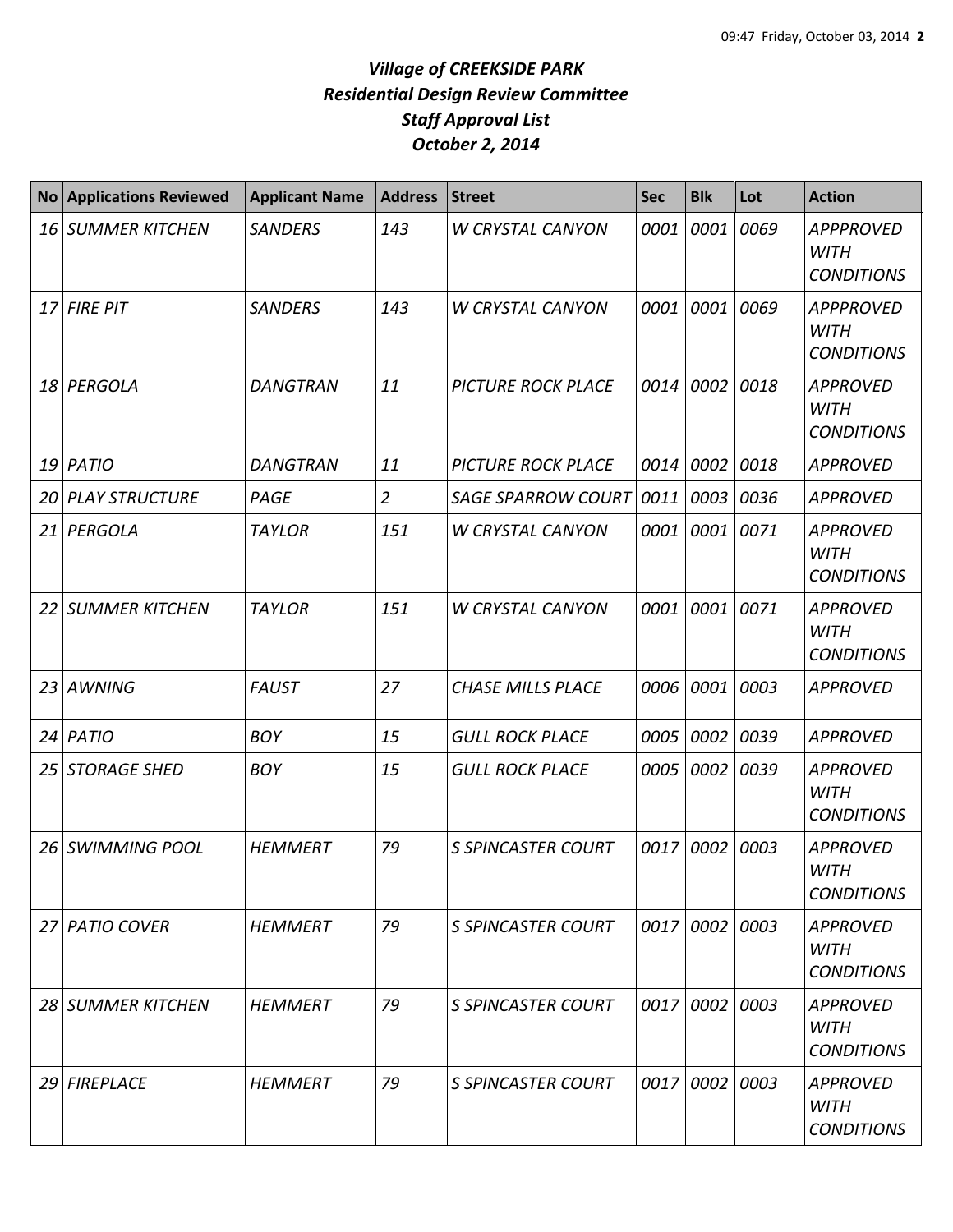| <b>No</b>       | <b>Applications Reviewed</b> | <b>Applicant Name</b> | <b>Address</b> | <b>Street</b>               | <b>Sec</b> | <b>Blk</b>     | Lot  | <b>Action</b>                                       |
|-----------------|------------------------------|-----------------------|----------------|-----------------------------|------------|----------------|------|-----------------------------------------------------|
|                 | 30 POOL BATH                 | <b>HEMMERT</b>        | 79             | <b>S SPINCASTER COURT</b>   | 0017       | 0002           | 0003 | <b>APPROVED</b><br><b>WITH</b><br><b>CONDITIONS</b> |
|                 | 31 PLAY STRUCTURE            | <b>SUAREZ</b>         | 51             | <b>WHISPERING THICKET</b>   | 0009       | 0001           | 0031 | <b>APPROVED</b>                                     |
|                 | 32 PLAY STRUCTURE            | <b>ZERANGUE</b>       | 47             | <b>S PINTO POINT CIRCLE</b> | 0012       | 0002           | 0011 | <b>APPROVED</b>                                     |
| 33 <sup>1</sup> | <b>SWIMMING POOL</b>         | <b>ALMANZO</b>        | 39             | <b>WHISPERING THICKET</b>   | 0009       | 0001           | 0034 | <b>APPROVED</b><br><b>WITH</b><br><b>CONDITIONS</b> |
|                 | 34 PATIO COVER               | <b>WORKMAN</b>        | 23             | S VICTORIANA CIRCLE         | 0007       | 0001           | 0006 | <b>APPROVED</b><br><b>WITH</b><br><b>CONDITIONS</b> |
|                 | 35 PATIO                     | <b>WORKMAN</b>        | 23             | <b>S VICTORIANA CIRCLE</b>  | 0007       | 0001           | 0006 | <b>APPROVED</b>                                     |
|                 | 36 SWIMMING POOL             | <b>MILLER</b>         | 170            | <b>ROCKWELL PARK DR</b>     | 0032       | 0005           | 0003 | <b>APPROVED</b><br><b>WITH</b><br><b>CONDITIONS</b> |
|                 | <b>37 SUMMER KITCHEN</b>     | <b>MILLER</b>         | 170            | <b>ROCKWELL PARK DR</b>     |            | 0032 0005 0003 |      | <b>APPROVED</b><br><b>WITH</b><br><b>CONDITIONS</b> |
|                 | 38 SWIMMING POOL             | <b>CASH</b>           | 30             | <b>FRAISER FIR PLACE</b>    | 0005       | 0001           | 0018 | <b>APPROVED</b><br><b>WITH</b><br><b>CONDITIONS</b> |
|                 | 39 PATIO COVER               | <b>CASH</b>           | 30             | <b>FRAISER FIR PLACE</b>    | 0005       | 0001           | 0018 | <b>APPROVED</b><br><b>WITH</b><br><b>CONDITIONS</b> |
|                 | 40 SUMMER KITCHEN            | CASH                  | 30             | <b>FRAISER FIR PLACE</b>    |            | 0005 0001 0018 |      | <b>APPROVED</b><br><b>WITH</b><br><b>CONDITIONS</b> |
|                 | 41 PLAY STRUCTURE            | <b>SEALS</b>          | 23             | <b>GRANITE PATH PLACE</b>   |            | 0004 0003 0014 |      | <b>APPROVED</b>                                     |
| 42              | <b>TRAMPOLINE</b>            | <b>SEALS</b>          | 23             | <b>GRANITE PATH PLACE</b>   |            | 0004 0003 0014 |      | <b>APPROVED</b>                                     |
|                 | 43 SWIMMING POOL             | <b>SUAN</b>           | 127            | GILDWOOD PLACE              |            | 0013 0001 0005 |      | <b>APPROVED</b><br><b>WITH</b><br><b>CONDITIONS</b> |
|                 | 44 PERGOLA                   | <b>SUAN</b>           | 127            | <b>GILDWOOD PLACE</b>       |            | 0013 0001 0005 |      | <b>APPROVED</b><br><b>WITH</b><br><b>CONDITIONS</b> |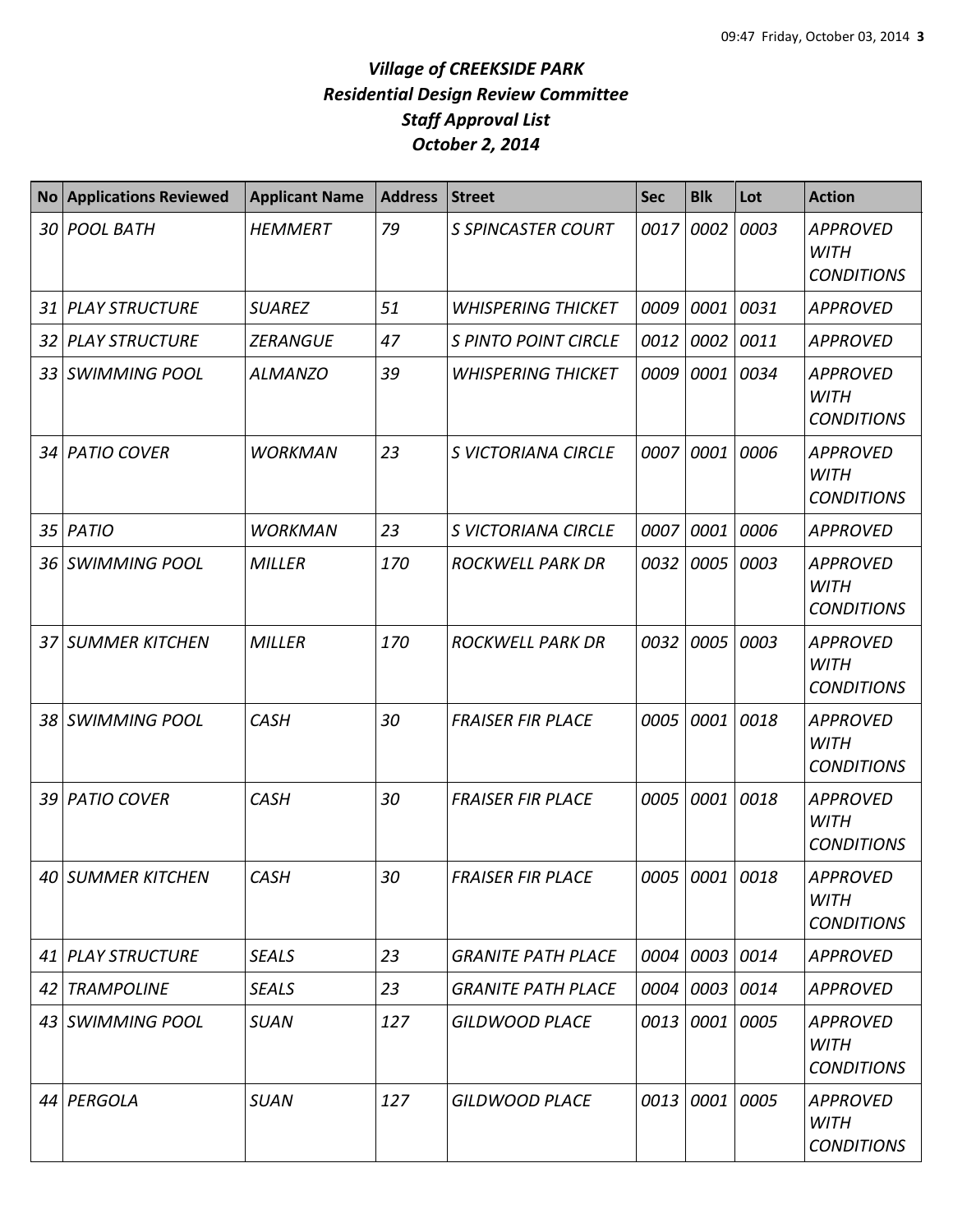| <b>No</b> | <b>Applications Reviewed</b> | <b>Applicant Name</b> | <b>Address</b> | <b>Street</b>             | <b>Sec</b> | <b>Blk</b>     | Lot  | <b>Action</b>                                       |
|-----------|------------------------------|-----------------------|----------------|---------------------------|------------|----------------|------|-----------------------------------------------------|
| 45        | <b>SUMMER KITCHEN</b>        | <b>SUAN</b>           | 127            | <b>GILDWOOD PLACE</b>     | 0013       | 0001           | 0005 | <b>APPROVED</b><br><b>WITH</b><br><b>CONDITIONS</b> |
|           | 46 FIRE PIT                  | <b>SUAN</b>           | 127            | <b>GILDWOOD PLACE</b>     | 0013       | 0001           | 0005 | <b>APPROVED</b><br><b>WITH</b><br><b>CONDITIONS</b> |
|           | 47 SUMMER KITCHEN            | <b>GLASS</b>          | 43             | <b>STAR IRIS PLACE</b>    | 0014       | 0002           | 0007 | <b>APPROVED</b><br><b>WITH</b><br><b>CONDITIONS</b> |
| 48        | <b>FIREPLACE</b>             | <b>GLASS</b>          | 43             | <b>STAR IRIS PLACE</b>    | 0014       | 0002           | 0007 | <b>APPROVED</b><br><b>WITH</b><br><b>CONDITIONS</b> |
| 49        | <b>FIRE BOWLS</b>            | <b>GLASS</b>          | 43             | <b>STAR IRIS PLACE</b>    | 0014       | 0002           | 0007 | <b>APPROVED</b><br><b>WITH</b><br><b>CONDITIONS</b> |
| 50        | PATIO                        | <b>GLASS</b>          | 43             | <b>STAR IRIS PLACE</b>    | 0014       | 0002           | 0007 | <b>APPROVED</b>                                     |
|           | 51 SWIMMING POOL             | <b>EVANKO</b>         | 63             | <b>OVERLAND HEATH DR</b>  | 0018       | 0004           | 0016 | <b>APPROVED</b><br><b>WITH</b><br><b>CONDITIONS</b> |
| 52 I      | <b>PATIO COVER</b>           | LIU                   | 138            | <b>S SAWBRIDGE CIRCLE</b> | 0029       | 0001           | 0036 | <b>APPROVED</b><br><b>WITH</b><br><b>CONDITIONS</b> |
| 53        | PATIO                        | LIU                   | 138            | <b>S SAWBRIDGE CIRCLE</b> | 0029       | 0001           | 0036 | <b>APPROVED</b>                                     |
| 54        | <b>FIREPLACE</b>             | <b>STRAUSS</b>        | 39             | <b>LAKE VOYAGEUR DR</b>   | 0018       | 0002           | 0014 | <b>APPROVED</b><br><b>WITH</b><br><b>CONDITIONS</b> |
|           | 55 SWIMMING POOL             | <b>GRAM</b>           | 38             | N BEECH SPRINGS CIR       |            | 0010 0004 0019 |      | <b>APPROVED</b><br><b>WITH</b><br><b>CONDITIONS</b> |
|           | 56 SWIMMING POOL             | <b>DIAZ</b>           | 111            | W TUPELO GREEN CIR        | 0011       | 0003           | 0001 | <b>APPROVED</b><br><b>WITH</b><br><b>CONDITIONS</b> |
| 57        | <b>CASUALTY DAMAGE</b>       | <b>LESKO</b>          | 46             | <b>SAGAMORE RIDGE PL</b>  | 0014       | 0001 0011      |      | <b>APPROVED</b><br><b>WITH</b><br><b>CONDITIONS</b> |